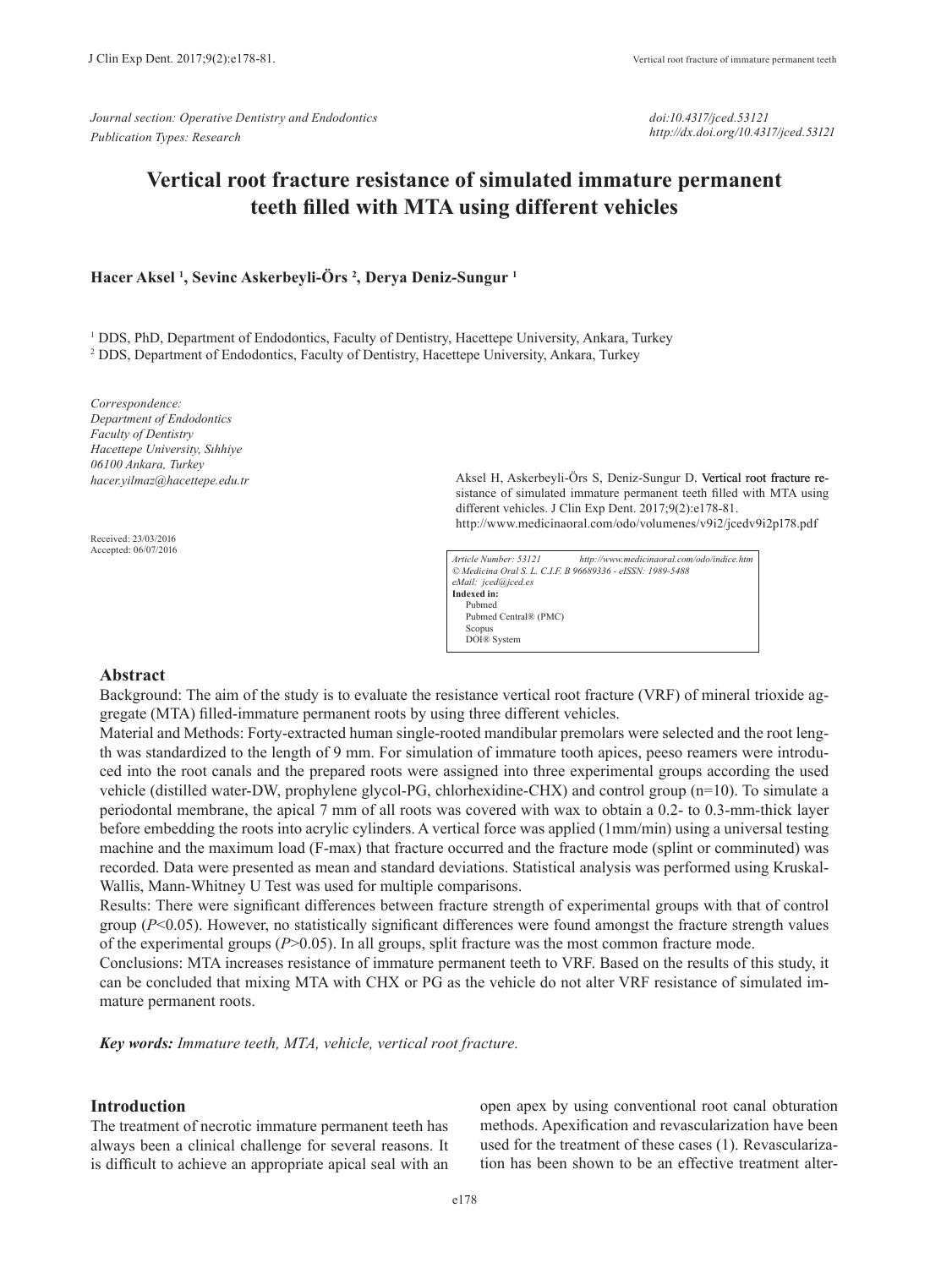native for thickening and lengthening of the weak root canals (2-4) but may not be successful in every case (5,6). In these conditions, obturation of the full-length root canals with a bicompatible and insoluble material which completely fill the irregularities through the immature root canals.

Mineral trioxide aggregate (MTA) has been used as a biocompatible obturation material for necrotic immature permanent teeth to achieve an appropriate apical seal (7,8). MTA has been mixed with different vehicles instead of distilled water (DW) such as chlorhexidine (CHX) and propylene glycol (PG). CHX is a cationic bisguanide with a strong antibacterial activity against a wide range of gram positive and gram negative organisms, yeast, facultative anaerobes and aerobes (9). A mixture of white MTA and CHX showed significantly more antimicrobial activity than white MTA and DW (10). In another study, mixing 2% CHX with MTA powder was showed to have a significant increase in the antibacterial effect of white MTA and gray MTA against *E. faecalis* (11).

Another vehicle to improve the handling and physical properties of MTA is PG (12). It is a viscous alcoholic compound approved by FDA. In the literature, its activity against common endodontic pathogens and improved ability to penetrate into dentin, compared to DW has been shown (13). Other studies showed that mixing MTA with PG improves its sealing ability, flowability, pH, and calcium ion release (14).

Although these vehicles affect the physical properties of MTA, the effect of these vehicles on fracture resistance of immature root canal wall has not yet been evaluated. For this reason, the aim of this study is to reveal the effects of mixing MTA with different vehicles on the vertical root fracture resistance of immature permanent teeth.

# **Material and Methods**

-Specimen Preparation

All experiments were performed under a protocol approved by the Human Subjects Ethical Review Committee of Hacettepe University.

Forty extracted human single-rooted mandibular premolars, with straight root canals were used. The teeth devoid of caries, fracture or cracks upon examination under a stereoscopic microscope at ×32 magnifications were selected. Furthermore, only teeth with similar mesiodistal and buccolingual root dimensions were included  $(\pm 8\%)$ . The crowns were removed using a water-cooled diamond disc at the cemento-enemal junction (CEJ), and 9 mm-roots in length were obtained by also resecting the root end. The root canals were prepared using Pro-Taper NiTi instruments (Dentsply Maillefer, Ballaigues, Switzerland). Each root canal was irrigated with 2 mL of distilled water between successive instruments. To simulate teeth with immature apices, peeso reamers between #1 and #6 (1.70 mm) were used to enlarge the root apex by allowing them to protrude 1 mm beyond the root apex. At the end of instrumentation, each root canal was irrigated with 5 mL of 17% ethylenediaminetetraacetic acid (EDTA) and 10 mL of 2.5% NaOCl to remove the smear layer and then rinsed with 5 mL of distilled water. The root canals were dried with paper points, and the external surfaces were dried by air blast. All specimens were stored at 100% relative humidity during the experimental period.

#### -Experimental Procedure

The prepared specimens were divided into three experimental groups according to the vehicle used and a control group  $(n = 10)$ ; group 1- MTA was mixed with DW, group 2-MTA was mixed with PG with the ratio of 80% DW and 20% PG, group 3- MTA was mixed with 2% CHX and control group- filled with gutta percha and sealer. (AH Plus, Dentsply De Trey, Konstanz, Germany) by lateral compaction technique.

 All specimens were kept in saline at 37°C for 2 weeks and saline was renewed on a weekly basis. The apical 7 mm of roots was covered with approximately 0.2 - 0.3 mm thickness of wax for periodontal membrane simulation before embedding the roots into acrylic cylinders (Fig. 1). After setting of the acrylic resin, the roots were



**Fig. 1.** Simulation of the periodontal ligament-Roots dipped in molten wax. Wax boiled out and replaced with light-body silicone impression material. Root accurately embedded in acrylic socket.

removed and the acrylic sockets were washed out with boiling water to ensure total removal of the wax layer. The acrylic sockets were dried and filled with light body silicone impression material. Immediately, each root was positioned in its acrylic socket. Each specimen was mounted in an universal testing machine (Instron, Ins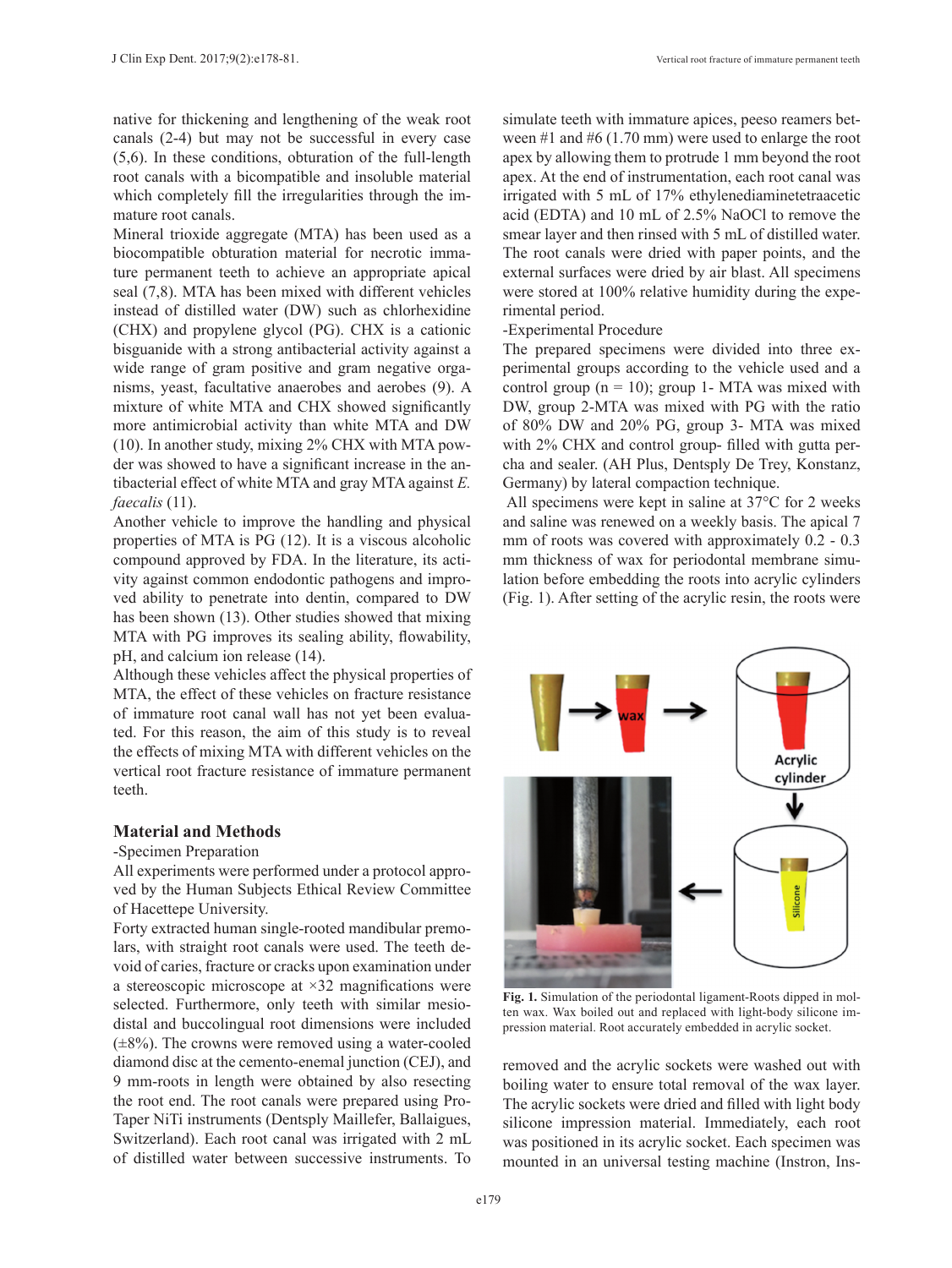tron Corp, Canton, MA) and then subjected to the vertical load with an application tip at a crosshead speed of 1 mm/min. The maximum load that fracture occurred (F-max) and the fracture mode were recorded. The data were statistically analyzed using Kruskal-Wallis test, and Mann-Whitney-U test was used for pair-wise comparisons with SPSS software version 21.00, (SPSS Inc., Chicago, IL, USA). The level of statistical significance was set at *P* < 0.05.

### **Results**

The mean F-max values of the groups were as follows: 198.76  $\pm$  43.63 N for control group, 300.90  $\pm$  37.67 N for DW,  $357.71 \pm 57.26$  N for PG,  $355.59 \pm 40.85$  N for CHX group (Fig. 2). There were significant differences between fracture strength of experimental groups with that of control group  $(P<0.05)$ . However, no significant differences were observed amongst the experimental groups  $(P>0.05)$ .

Two fracture modes were detected (Fig. 3); a split vertical fracture that extended along the long axis of the root and a comminuted fracture that shattered the root into fragments. The most common fracture mode was the split root fracture in all groups with the incidence of 90% for control group, 70% for DW and 60% for both PG and CHX groups.



**Fig. 2.** Bar chart illustrating the means and standard deviations of F-max at fracture within each group and (\*) indicates statistical difference



**Fig. 3.** Types of fracture: **a)** split **b)** comminuted fracture.

# **Discussion**

In the present study, an *in vitro* model stimulates immature permanent teeth to evaluate the vertical fracture resistance after filled with MTA mixed with different vehicles. Mesio-distal and bucco-lingual diameters of the roots were measured at the level of CEJ and the teeth were distributed into groups according to the similar diameters.

Previous studies have used bovine teeth, sheep teeth or mature human teeth to mimic immature tooth model for mechanical testing (15-18). Based on the previous studies, the experimental model consisted of mature teeth instrumented with #6 peeaso reamer (1.7 mm diameter) to simulate immature root development (18,19).

Endodontically treated teeth are at high risk of root fracture (20). Although there has been variation among the sites of vertical root fracture in various studies, the highest prevalence occurs in premolars (21). For this reason, mandibular premolars were selected and immature root formation was simulated to measure resistance to vertical root fracture of immature permanent premolars in this study.

In *in vitro* fracture resistance test, the root embedment material should reproduce bone that can absorb masticatory loads and resist the compressive and tangential forces. Periodontal ligament simulation prevents stress concentration in one particular region, and transfers the stresses produced by load application all along the root surface. Acrylic blocks and silicone impression material were used to simulate the bone and periodontal ligament, respectively (15). There were 2 mm gap between the mounting material and CEJ. This gap is considered to provide physiological distance found clinically between the bone crest and CEJ (22).

MTA-treated teeth were reported to show an initial decrease in fracture strength, however after 2 months, the process was reversed and the strength was increased after 1 year (23). For this reason, it is important to prevent this initial decrease in the fracture resistance of MTAtreated teeth. In this study, we consider to test different vehicles to reveal the effect on the fracture resistance of MTA filled immature roots. No significant difference was observed in the fracture resistance of simulated immature teeth after filling the root canals with MTA mixed distilled water, CHX or PG.

Mixing MTA with sterile water was found to have higher compressive strength than mixing with CHX (11). This can be related to the unsetting of MTA mixed with CHX after 72 hours. Since a previous study showed that MTA mixed with 2% CHX gel did not set even after 7 days (24). In our study, the specimens were stored 14 days to ensure complete set of filling materials.

PG is a successful vehicle for some root canal sealers to facilitate their placement into the canal and improve antibacterial activity (25,26). This is due to the fact that the pH and calcium release increase with the addition of